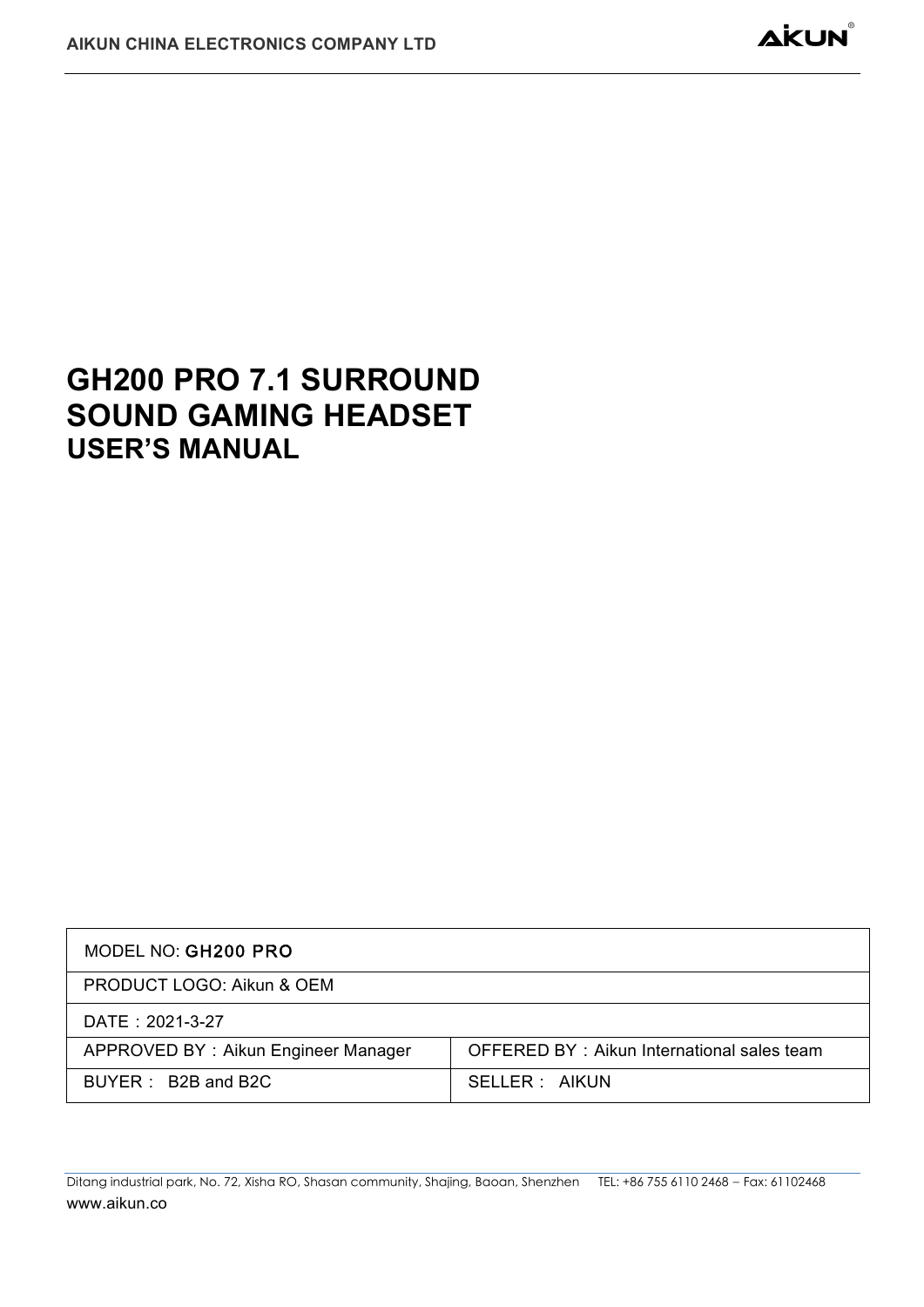## AIKUN CHINA ELECTRONICS COMPANY LTD



Selling Points / Model No

GH200 PRO

# **FEATURES**



- $\overline{F}$  Adjustable steel slider
- **F** Rubber Headrest
- **G** Volume Control
- **T** Microphone Control
- **K** Mute Earbuds light
- 7.1 ON/OFF Control п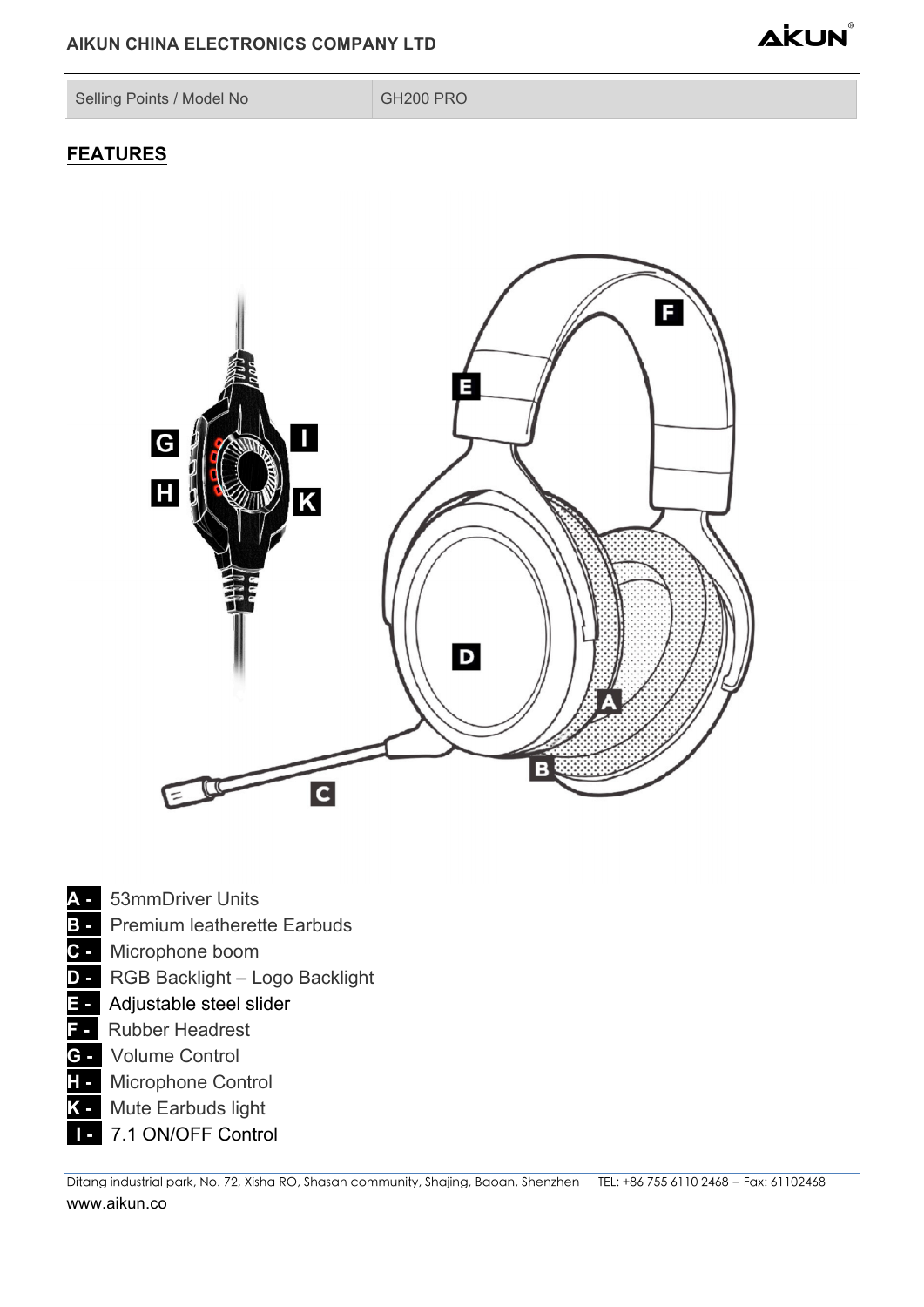| Picture            |                                                                                                                                                                                 |
|--------------------|---------------------------------------------------------------------------------------------------------------------------------------------------------------------------------|
| <b>Features</b>    | 53mm Driver gaming audio                                                                                                                                                        |
| Light              | Multi-Color Backlight LED - RGB                                                                                                                                                 |
| Media Control      | On-Cable Audio Control - Volume / Mice / Mute                                                                                                                                   |
| Material           | Durable Steel frame                                                                                                                                                             |
| Ear Cups           | Adjustable ear cups fitted with plush foam                                                                                                                                      |
| Cable              | 5.0 Flexible PVC cable, 2.2M                                                                                                                                                    |
| Slider             | Adjustable steel slider                                                                                                                                                         |
| Microphone         | Flexible Noise Cancelling Microphone                                                                                                                                            |
| Structure          | Durable & Lightweight Construction<br>designed to be a durable yet lightweight headset<br>you can wear for hours                                                                |
| Design             | Noise Isolation around-ear Design<br>The closed back, around-ear design uses ergonomically designed<br>ear pads to reduce ambient noise improving your listening<br>experience. |
| 7.1 Surround Sound | 7.1 Virtual Sound (software driver, PC only)                                                                                                                                    |
| Mute Microphone    | Yes - On-line Control                                                                                                                                                           |
| <b>Materials</b>   | Durable Steel build                                                                                                                                                             |
|                    | Premium leatherette ear pads                                                                                                                                                    |
|                    | Comfortable memory foam padding                                                                                                                                                 |
|                    | Comfortable headband Dual Side leatherette and foam                                                                                                                             |
| <b>Backlight</b>   | Yes - Multi-Color Back light LED                                                                                                                                                |
| In-earbuds Light   | Yes                                                                                                                                                                             |
| Mute Earbuds light | Yes                                                                                                                                                                             |
| In-MIC Light       | Yes                                                                                                                                                                             |
| Connection type    | Corded<br>USB 7.1 Jack                                                                                                                                                          |

Ditang industrial park, No. 72, Xisha RO, Shasan community, Shajing, Baoan, Shenzhen TEL: +86 755 6110 2468 – Fax: 61102468 www.aikun.co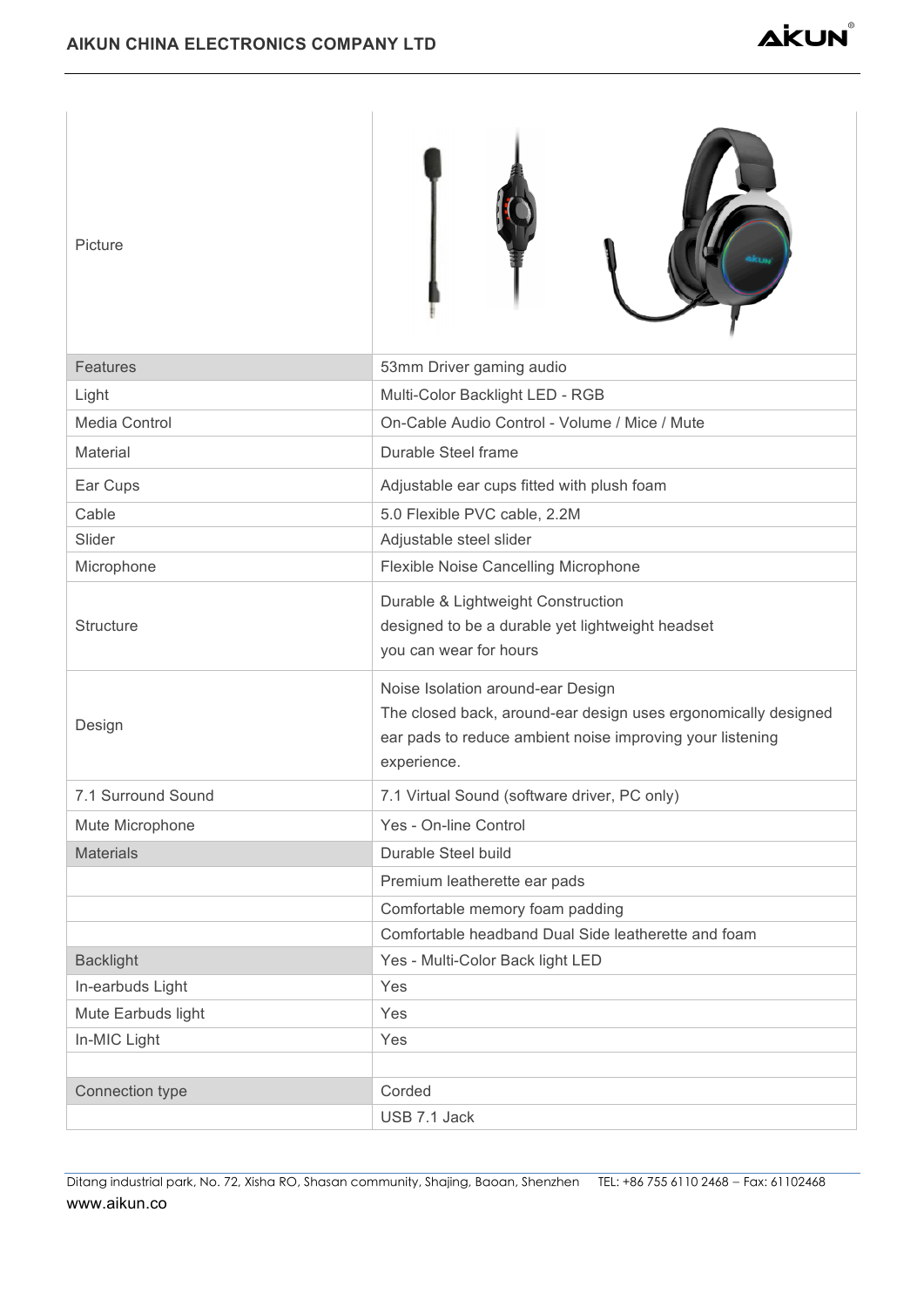

Ditang industrial park, No. 72, Xisha RO, Shasan community, Shajing, Baoan, Shenzhen TEL: +86 755 6110 2468 - Fax: 61102468 www.aikun.co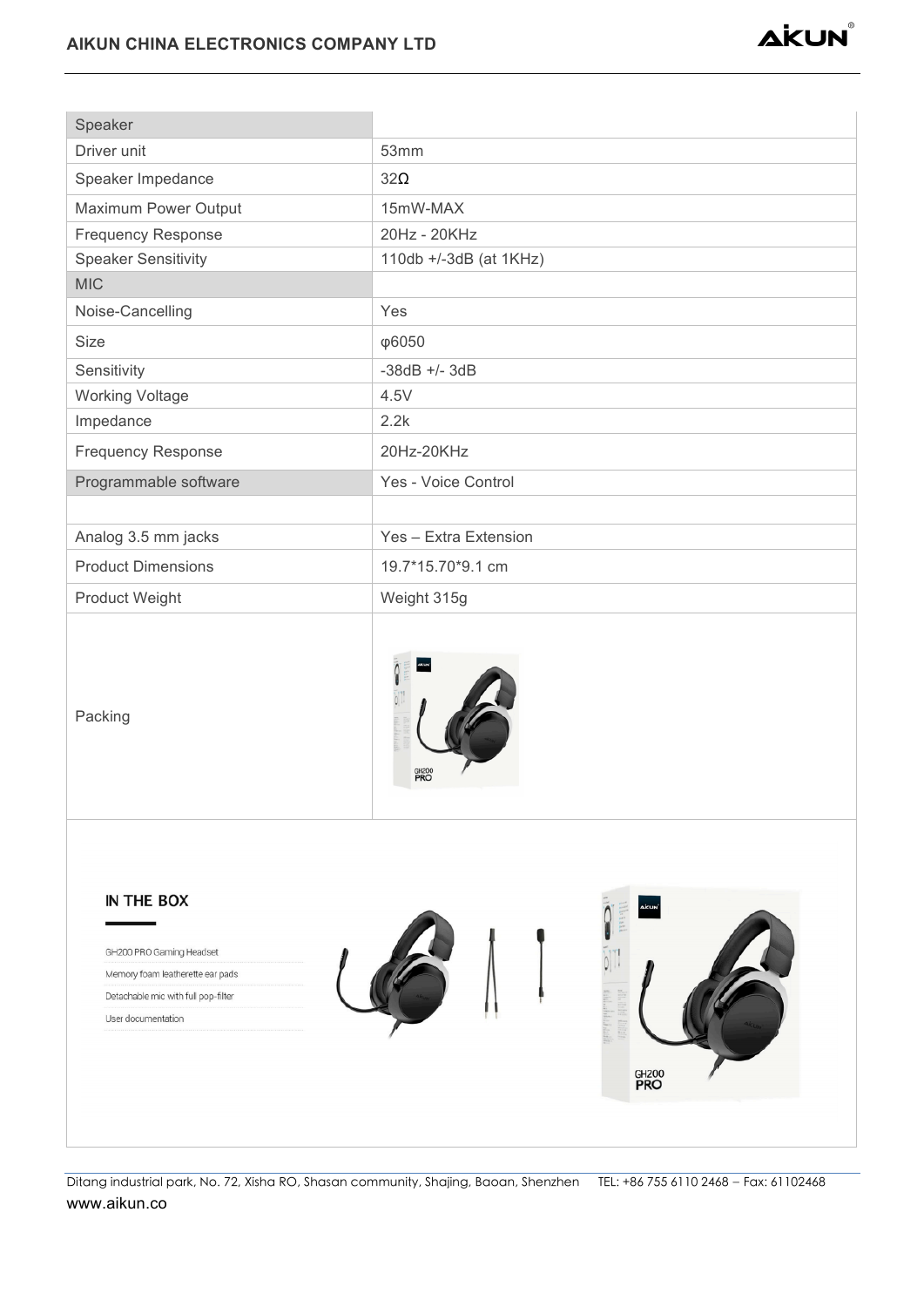# FOR ATTENTION OF END USER



- 1. Original packing and purchasing invoice of the product are required to be kept within warranty period.
- 2. Don't remove, lose, tear and scribble the labels of the product and the barcode, which has S/N letters are written on it. The products, whose serial numbers can't be read, are OUT OF WARRANTY.
- 3. Don't drop, crash, and make the product contact with water; don't place heavy items on it; keep away from dusty and humid environments; The defects, which occur on products, which work in dusty, warm and humid environments, and products, which have physical damages, are considered as OUT OF WARRANTY.
- 4. This Guarantee Certificate is only valid for the product, mentioned in it.
- 5. The defects, which are risen from the voltage changes, electricity installation or static grounding, are OUT OF WARRANTY.
- 6. The physical interventions, which will be made to the product by persons / entities other than the authorized service personnel, terminates the warranty of the product.
- 7. In case there is a problem related to the product, you can send it through the dealer, where you bought the product, to our technical service.
- 8. Have the Warrant Certificate of your product certified by Authorized Dealer when you bought the product.